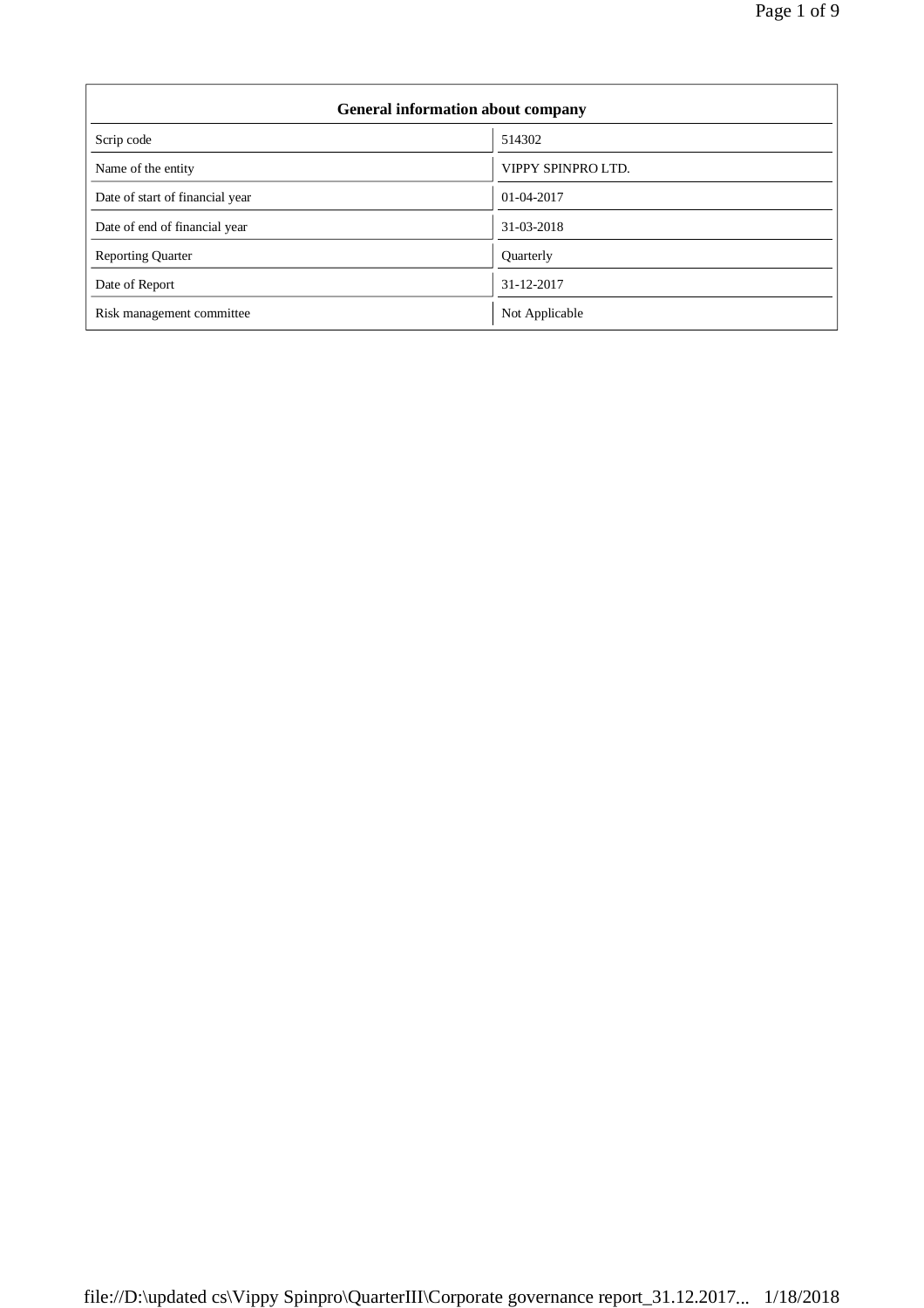| Annexure I                                                                                 |  |  |
|--------------------------------------------------------------------------------------------|--|--|
| Annexure I to be submitted by listed entity on quarterly basis                             |  |  |
| <b>I. Composition of Board of Directors</b>                                                |  |  |
| Disclosure of notes on composition of board of directors explanatory                       |  |  |
| Is there any change in information of board of directors compare to previous quarter<br>No |  |  |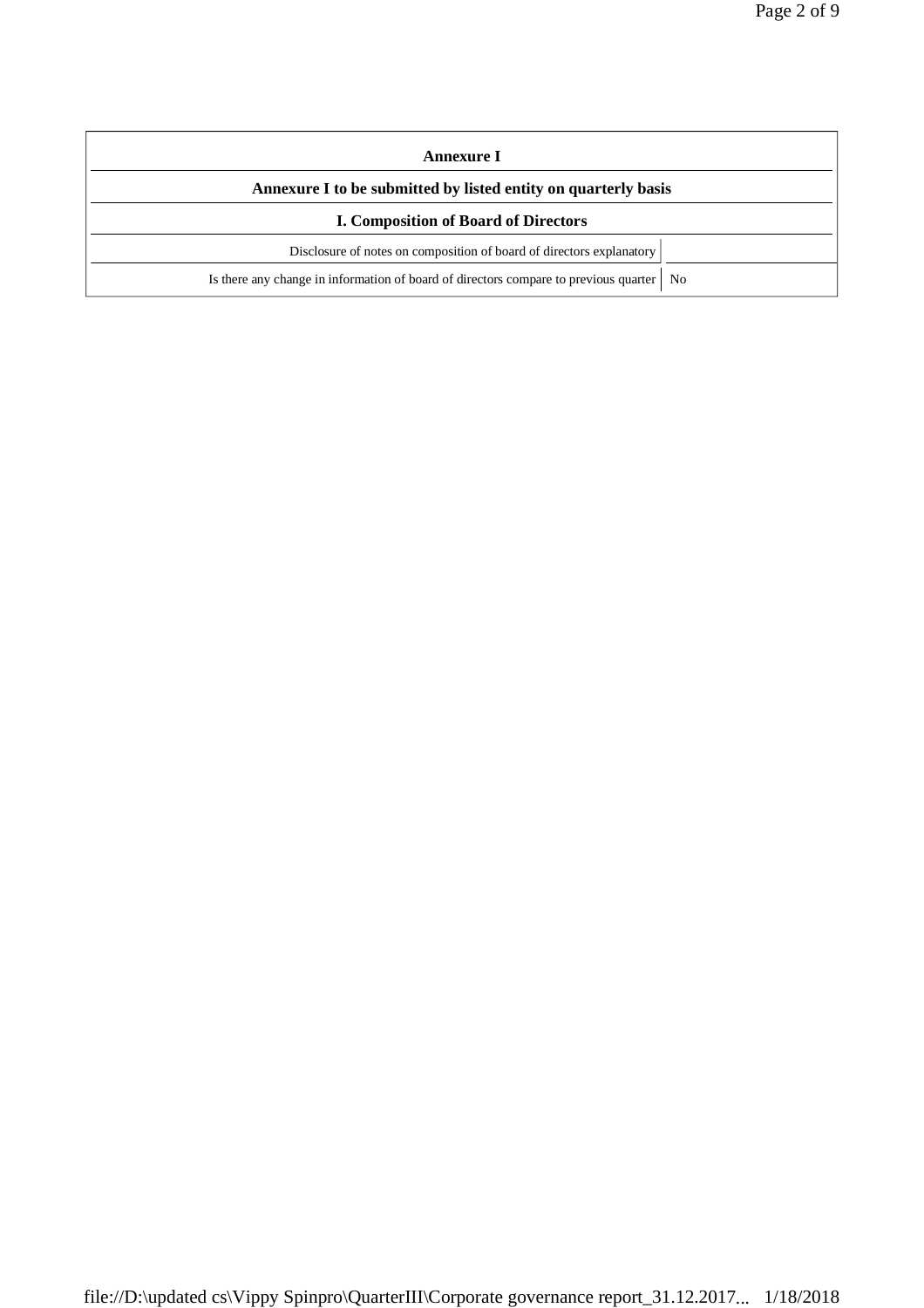| <b>Annexure 1</b>                                                                 |  |  |
|-----------------------------------------------------------------------------------|--|--|
| <b>II. Composition of Committees</b>                                              |  |  |
| Disclosure of notes on composition of committees explanatory                      |  |  |
| Is there any change in information of committees compare to previous quarter   No |  |  |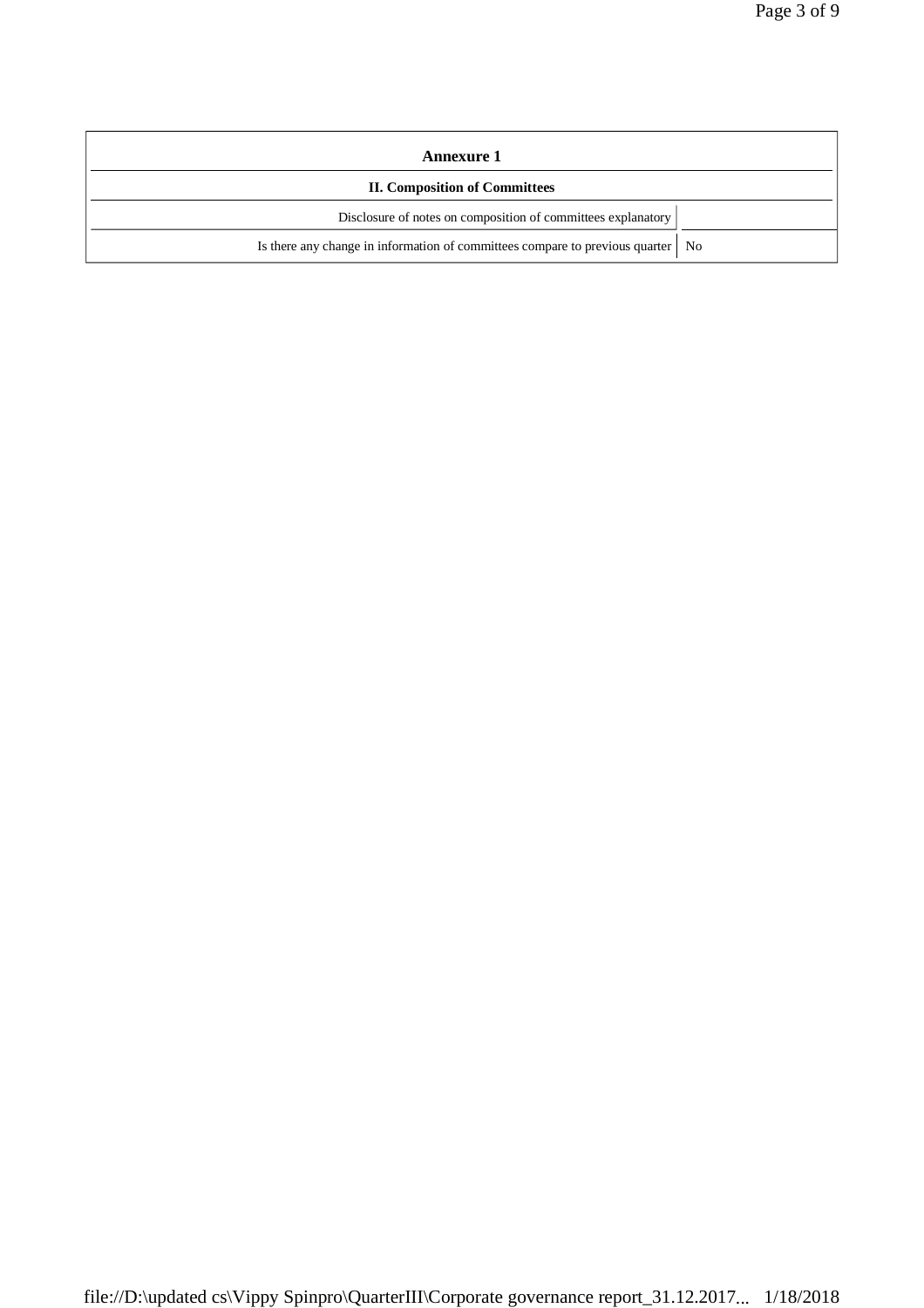| <b>Annexure 1</b>                                                |                                                          |                                                         |                                                                |  |  |  |
|------------------------------------------------------------------|----------------------------------------------------------|---------------------------------------------------------|----------------------------------------------------------------|--|--|--|
|                                                                  | <b>Annexure 1</b>                                        |                                                         |                                                                |  |  |  |
|                                                                  | <b>III. Meeting of Board of Directors</b>                |                                                         |                                                                |  |  |  |
| Disclosure of notes on meeting of board of directors explanatory |                                                          |                                                         |                                                                |  |  |  |
| <b>Sr</b>                                                        | $Date(s)$ of meeting (if any) in the<br>previous quarter | $Date(s)$ of meeting (if any) in the<br>current quarter | Maximum gap between any two consecutive (in<br>number of days) |  |  |  |
| 1                                                                | 01-07-2017                                               |                                                         |                                                                |  |  |  |
| $\mathfrak{2}$                                                   | 08-08-2017                                               |                                                         | 37                                                             |  |  |  |
| 3                                                                | 09-09-2017                                               |                                                         | 31                                                             |  |  |  |
| $\overline{4}$                                                   |                                                          | 11-11-2017                                              | 62                                                             |  |  |  |
| 5                                                                |                                                          | 23-11-2017                                              | 11                                                             |  |  |  |
| 6                                                                |                                                          | 02-12-2017                                              | 8                                                              |  |  |  |
| $\overline{7}$                                                   |                                                          | 13-12-2017                                              | 10                                                             |  |  |  |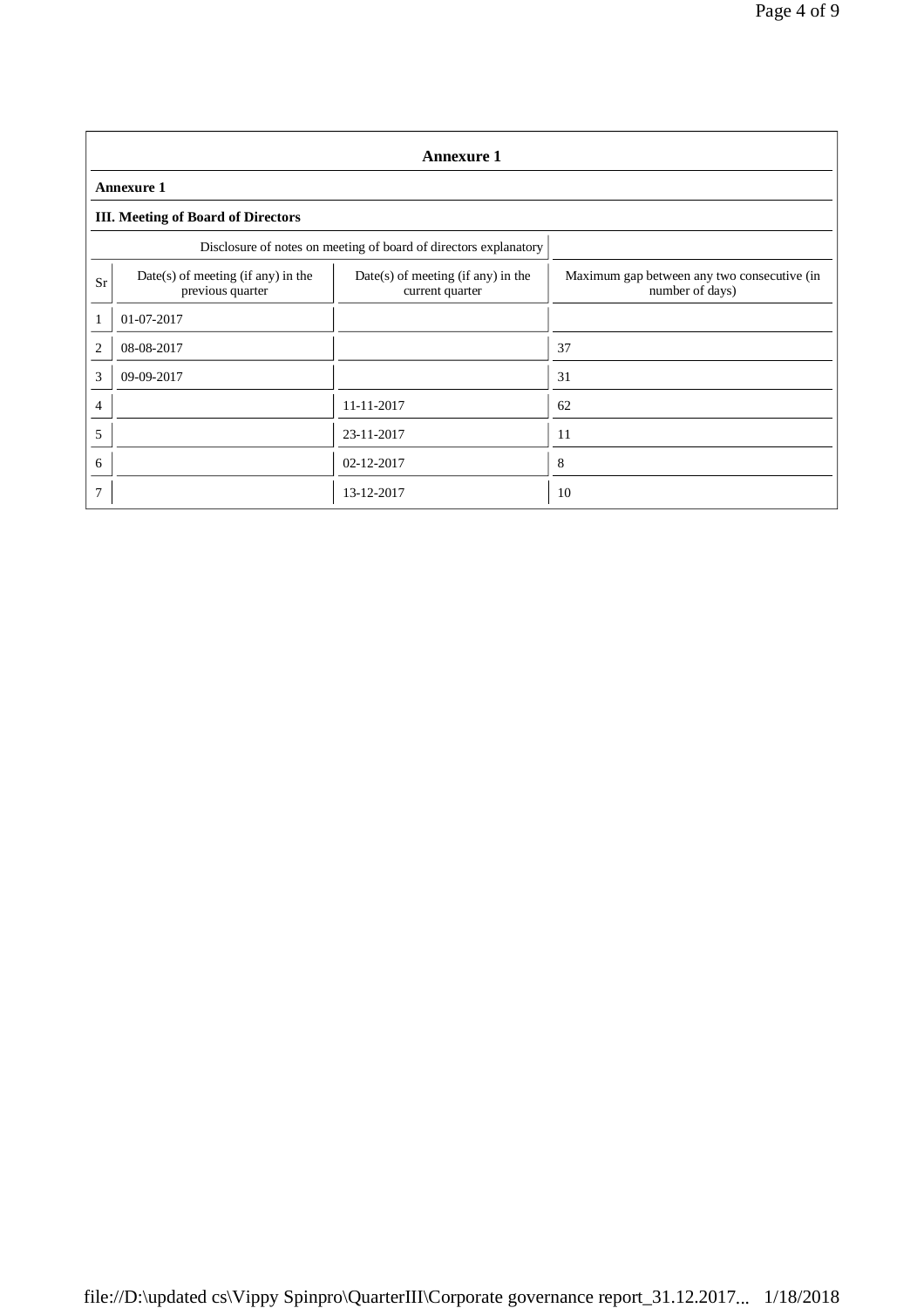|                | <b>Annexure 1</b>                                |                                                                           |                                                     |                                                                                                             |                                                                           |                                                                                  |                               |
|----------------|--------------------------------------------------|---------------------------------------------------------------------------|-----------------------------------------------------|-------------------------------------------------------------------------------------------------------------|---------------------------------------------------------------------------|----------------------------------------------------------------------------------|-------------------------------|
|                | <b>IV. Meeting of Committees</b>                 |                                                                           |                                                     |                                                                                                             |                                                                           |                                                                                  |                               |
|                |                                                  |                                                                           |                                                     |                                                                                                             |                                                                           | Disclosure of notes on meeting of committees explanatory                         |                               |
| Sr             | Name of<br>Committee                             | $Date(s)$ of<br>meeting of the<br>committee in<br>the relevant<br>quarter | Whether<br>requirement of<br>Ouorum met<br>(Yes/No) | Requirement of<br>Quorum met (details)                                                                      | $Date(s)$ of<br>meeting of the<br>committee in<br>the previous<br>quarter | Maximum gap<br>between any two<br>consecutive<br>meetings (in<br>number of days) | Name of<br>other<br>committee |
| $\mathbf{1}$   | Audit<br>Committee                               | 13-12-2017                                                                | Yes                                                 | Mohan Lal Jain and<br>Subhash Kocheta were<br>present except<br>Raghuram<br>Krishnamurthy who<br>was absent | $09-09-2017$                                                              | 94                                                                               |                               |
| $\overline{c}$ | <b>Stakeholders</b><br>Relationship<br>Committee | 13-12-2017                                                                | Yes                                                 | All Member were<br>present                                                                                  | $09-09-2017$                                                              | 94                                                                               |                               |
| 3              | Nomination and<br>remuneration<br>committee      | 11-11-2017                                                                | Yes                                                 | Mohan Lal Jain and<br>Subhash Kocheta were<br>present except<br>Raghuram<br>Krishnamurthy who<br>was absent |                                                                           | 225                                                                              |                               |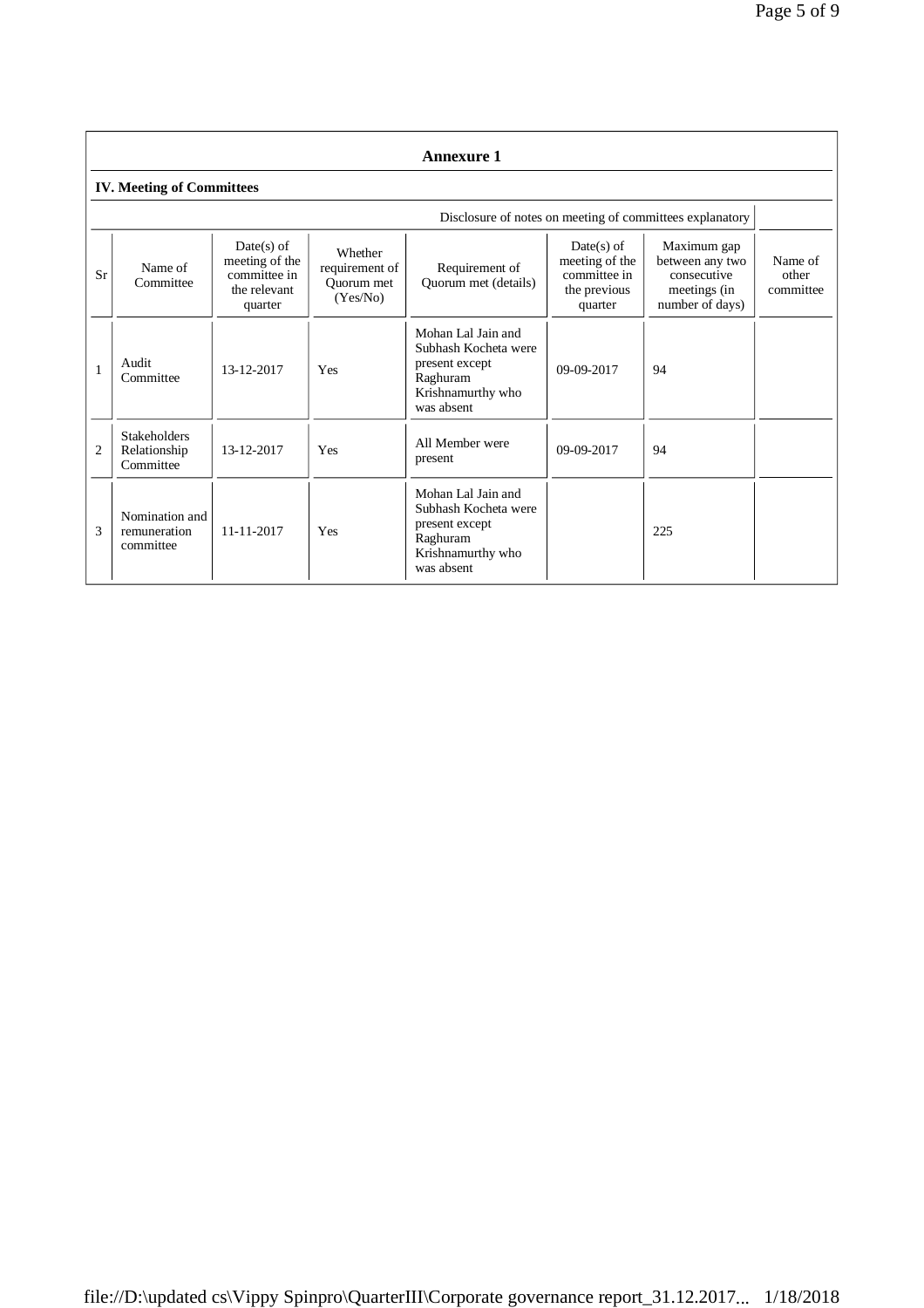| Annexure 1                           |                                                                                                           |                                  |                                                                    |
|--------------------------------------|-----------------------------------------------------------------------------------------------------------|----------------------------------|--------------------------------------------------------------------|
| <b>V. Related Party Transactions</b> |                                                                                                           |                                  |                                                                    |
| Sr                                   | Subject                                                                                                   | Compliance status<br>(Yes/No/NA) | If status is "No" details of non-<br>compliance may be given here. |
|                                      | Whether prior approval of audit committee obtained                                                        | Yes                              |                                                                    |
| $\overline{2}$                       | Whether shareholder approval obtained for material RPT                                                    | NA                               |                                                                    |
| 3                                    | Whether details of RPT entered into pursuant to omnibus<br>approval have been reviewed by Audit Committee | <b>NA</b>                        |                                                                    |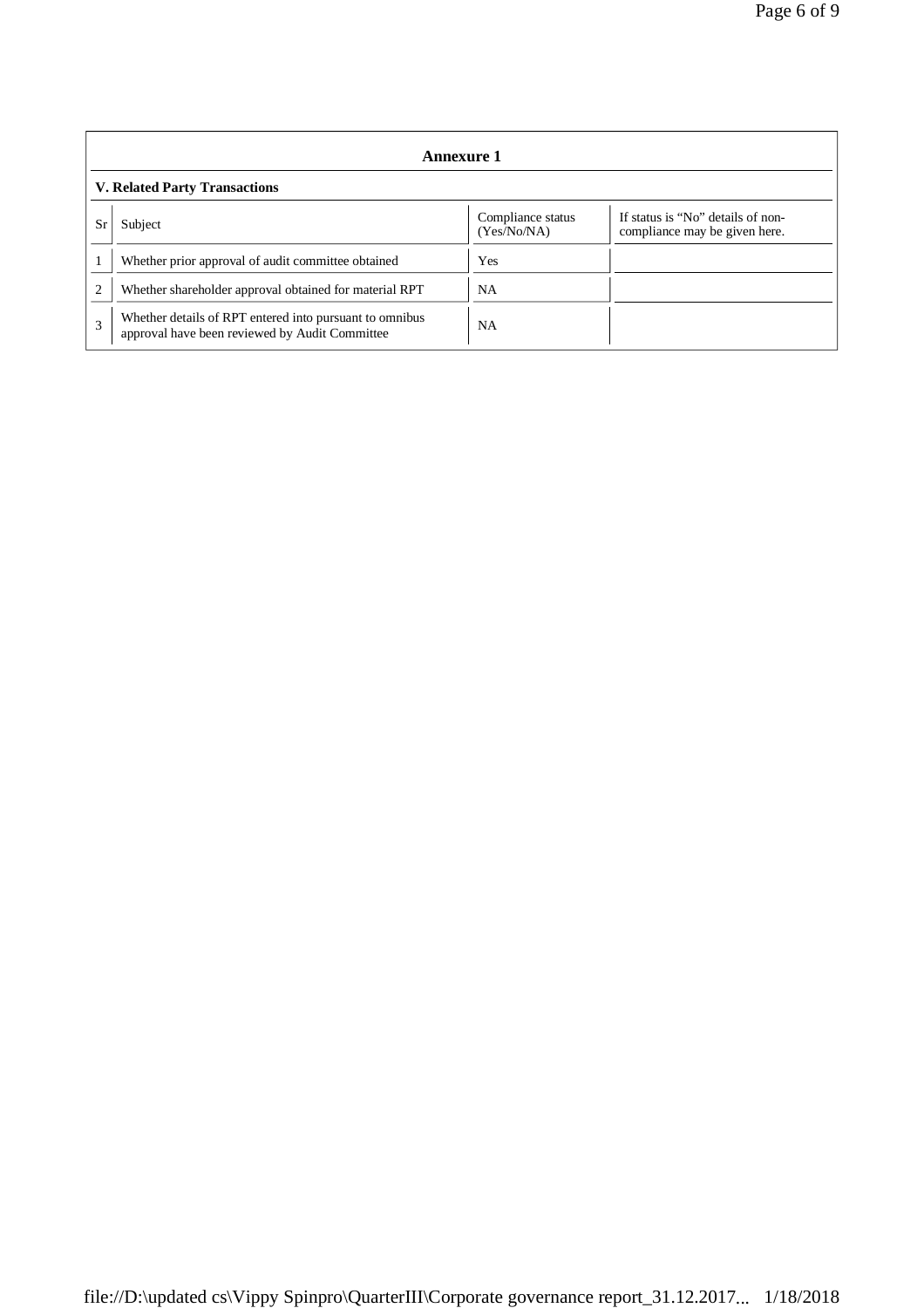|                         | Annexure 1                                                                                                                                                                                                      |                               |  |  |  |
|-------------------------|-----------------------------------------------------------------------------------------------------------------------------------------------------------------------------------------------------------------|-------------------------------|--|--|--|
| <b>VI.</b> Affirmations |                                                                                                                                                                                                                 |                               |  |  |  |
| Sr                      | Subject                                                                                                                                                                                                         | Compliance status<br>(Yes/No) |  |  |  |
|                         | The composition of Board of Directors is in terms of SEBI (Listing obligations and disclosure requirements)<br>Regulations, 2015                                                                                | Yes                           |  |  |  |
| $\overline{c}$          | The composition of the following committees is in terms of SEBI(Listing obligations and disclosure<br>requirements) Regulations, 2015 a. Audit Committee                                                        | Yes                           |  |  |  |
| 3                       | The composition of the following committees is in terms of SEBI(Listing obligations and disclosure<br>requirements) Regulations, 2015. b. Nomination & remuneration committee                                   | Yes                           |  |  |  |
| $\overline{4}$          | The composition of the following committees is in terms of SEBI(Listing obligations and disclosure<br>requirements) Regulations, 2015. c. Stakeholders relationship committee                                   | Yes                           |  |  |  |
| 5                       | The composition of the following committees is in terms of SEBI(Listing obligations and disclosure<br>requirements) Regulations, 2015. d. Risk management committee (applicable to the top 100 listed entities) | NA                            |  |  |  |
| 6                       | The committee members have been made aware of their powers, role and responsibilities as specified in SEBI<br>(Listing obligations and disclosure requirements) Regulations, 2015.                              | Yes                           |  |  |  |
| $\overline{7}$          | The meetings of the board of directors and the above committees have been conducted in the manner as<br>specified in SEBI (Listing obligations and disclosure requirements) Regulations, 2015.                  | Yes                           |  |  |  |
| 8                       | This report and/or the report submitted in the previous quarter has been placed before Board of Directors.                                                                                                      | Yes                           |  |  |  |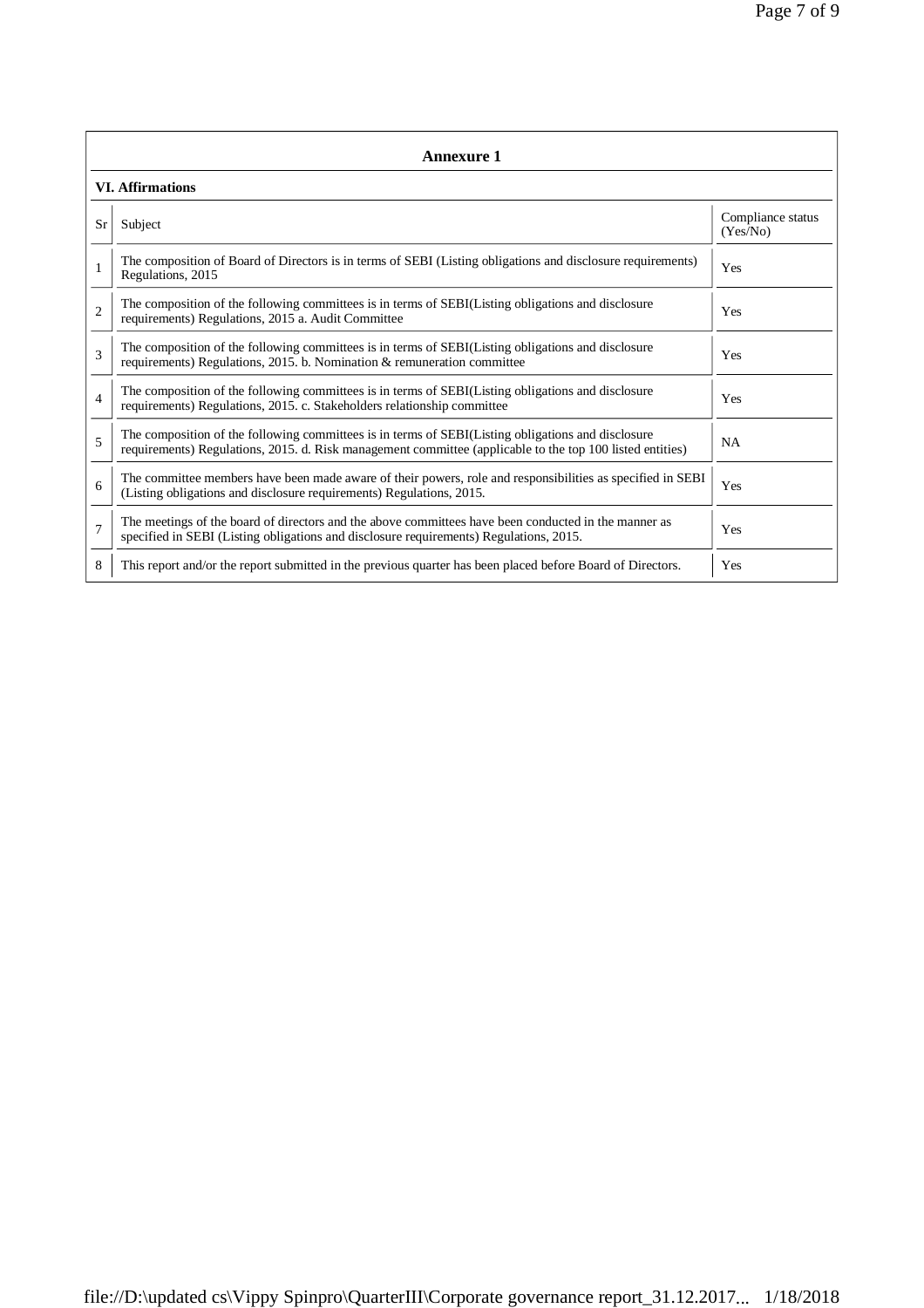| <b>Signatory Details</b> |                      |  |
|--------------------------|----------------------|--|
| Name of signatory        | Satyanarayan Patidar |  |
| Designation of person    | Company Secretary    |  |
| Place                    | Dewas                |  |
| Date                     | 18-01-2018           |  |